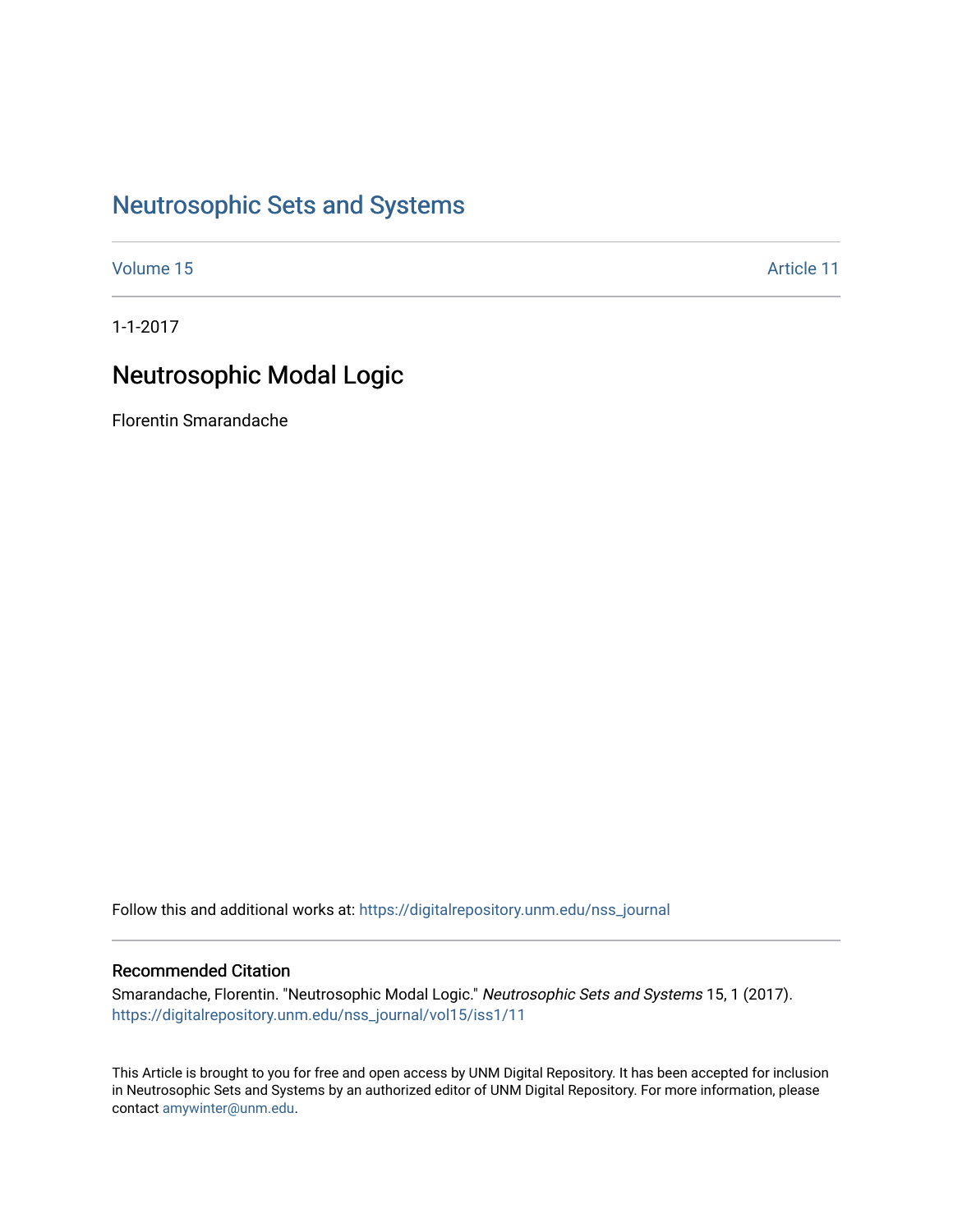



# **Neutrosophic Modal Logic**

**Florentin Smarandache**

University of New Mexico, Mathematics & Science Department, 705 Gurley Ave., Gallup, NM 87301, USA. Email: smarand@unm.edu

**Abstract:** We introduce now for the first time the neutrosophic modal logic. The Neutrosophic Modal Logic includes the neutrosophic operators that express the modalities. It is an extension of neutrosophic predicate logic and of neutrosophic propositional logic.

Applications of neutrosophic modal logic are to neutrosophic modal metaphysics. Similarly to classical modal logic, there is a plethora of neutrosophic modal logics. Neutrosophic modal logics is governed by a set of neutrosophic axioms and neutrosophic rules.

**Keywords:** neutrosophic operators, neutrosophic predicate logic, neutrosophic propositional logic, neutrosophic epistemology, neutrosophic mereology.

## **1 Introduction**.

The paper extends the fuzzy modal logic [1, 2, and 4], fuzzy environment [3] and neutrosophic sets, numbers and operators  $[5 - 12]$ , together with the last developments of the neutrosophic environment {including (t, i, f)-neutrosophic algebraic structures, neutrosophic triplet structures, and neutrosophic overset / underset / offset} [13 - 15] passing through the symbolic neutrosophic logic [16], ultimately to neutrosophic modal logic.

All definitions, sections, and notions introduced in this paper were never done before, neither in my previous work nor in other researchers'.

Therefore, we introduce now the Neutrosophic Modal Logic and the Refined Neutrosophic Modal Logic.

Then we can extend them to Symbolic Neutrosophic Modal Logic and Refined Symbolic Neutrosophic Modal Logic, using labels instead of numerical values.

There is a large variety of neutrosophic modal logics, as actually happens in classical modal logic too. Similarly, the neutrosophic accessibility relation and possible neutrosophic worlds have many interpretations, depending on each particular application. Several neutrosophic modal applications are also listed.

Due to numerous applications of neutrosophic modal logic (see the examples throughout the paper), the introduction of the neutrosophic modal logic was needed.

**Neutrosophic Modal Logic** is a logic where some neutrosophic modalities have been included.

Let  $P$  be a neutrosophic proposition. We have the following types of **neutrosophic modalities**:

**A) Neutrosophic Alethic Modalities** (related to *truth*) has three neutrosophic operators:

i. *Neutrosophic Possibility*: It is neutrosophically possible that  $P$ .

ii. *Neutrosophic Necessity*: It is neutrosophically necessary that  $P$ .

iii. *Neutrosophic Impossibility*: It is neutrosophically impossible that  $P$ .

**B) Neutrosophic Temporal Modalities** (related to *time*)

It was the neutrosophic case that  $P$ .

It will neutrosophically be that  $P$ .

And similarly:

It has always neutrosophically been that  $P$ .

It will always neutrosophically be that  $P$ .

**C) Neutrosophic Epistemic Modalities** (related to *knowledge*):

It is neutrosophically known that  $P$ .

**D) Neutrosophic Doxastic Modalities** (related to *belief*):

It is neutrosophically believed that  $P$ .

**E) Neutrosophic Deontic Modalities**:

It is neutrosophically obligatory that  $P$ .

It is neutrosophically permissible that  $P$ .

## **2 Neutrosophic Alethic Modal Operators**

The modalities used in classical (alethic) modal logic can be neutrosophicated by inserting the indeterminacy. We insert the **degrees of possibility** and **degrees of necessity**, as refinement of classical modal operators.

## **3 Neutrosophic Possibility Operator**

The classical Possibility Modal Operator « $P \triangleright$ meaning «It is possible that *P*» is extended to **Neutrosophic Possibility Operator:**  $\delta_N$   $\mathcal{P}$  meaning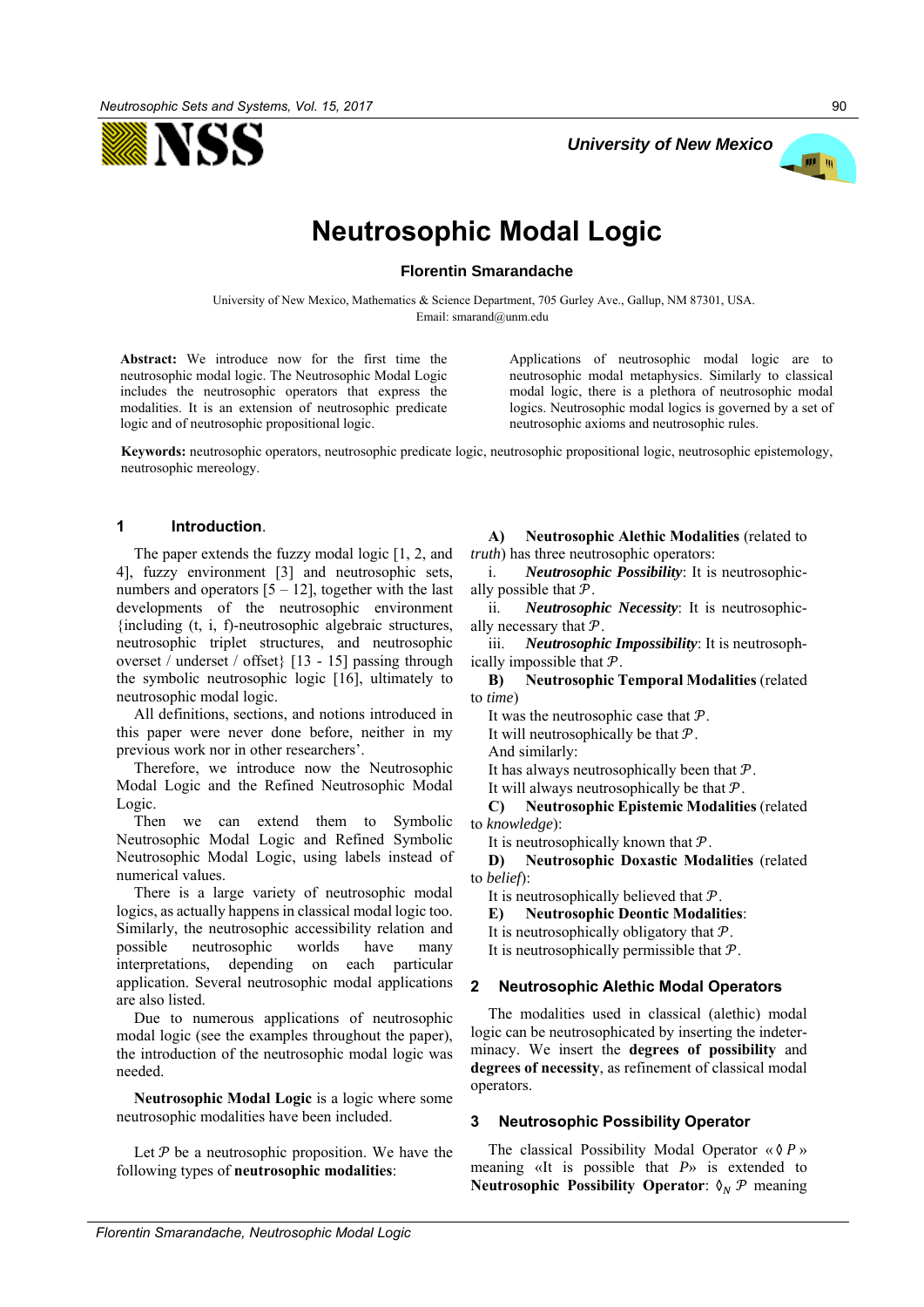«It is  $(t, i, f)$ -possible that  $P \rightarrow$ , using Neutrosophic Probability, where «(t, i, f)-possible» means *t* % possible (chance that  $P$  occurs),  $i \%$  indeterminate (indeterminate-chance that  $P$  occurs), and  $f$  % impossible (chance that  $P$  does not occur).

If  $\mathcal{P}(t_n, i_n, f_n)$  is a neutrosophic proposition, with  $t_n, i_n, f_n$  subsets of [0, 1], then the neutrosophic truthvalue of the neutrosophic possibility operator is:

$$
\mathcal{A}_N \mathcal{P} = \big(\sup(t_p), \inf(t_p), \inf(f_p)\big),
$$

which means that if a proposition *P* is  $t_p$  true,  $i_p$ indeterminate, and  $f_p$  false, then the value of the neutrosophic possibility operator  $\delta_N \mathcal{P}$  is:  $\sup(t_p)$ possibility,  $\inf(i_p)$  indeterminate-possibility, and inf( $f_n$ ) impossibility.

For *example*.

Let  $P = \alpha$ It will be snowing tomorrow».

According to the meteorological center, the neutrosophic truth-value of  $P$  is:

 $\mathcal{P}([0.5, 0.6], (0.2, 0.4), \{0.3, 0.5\}),$ 

i.e. [0.5, 0.6] true, (0.2, 0.4) indeterminate, and {0.3, 0.5} false.

Then the neutrosophic possibility operator is:

 $\mathcal{O}_N \mathcal{P} =$  $(sup[0.5, 0.6], inf(0.2, 0.4), inf\{0.3, 0.5\}) =$  $(0.6, 0.2, 0.3),$ 

i.e. 0.6 possible, 0.2 indeterminate-possibility, and 0.3 impossible.

#### **4 Neutrosophic Necessity Operator**

The classical Necessity Modal Operator « $\Box P$ » meaning «It is necessary that *P*» is extended to **Neutrosophic Necessity Operator:** □<sub>N</sub>P meaning «It is  $(t, i, f)$ -necessary that  $P \rightarrow$ , using again the Neutrosophic Probability, where similarly «(t, i, f) necessity» means  $t$  % necessary (surety that  $\mathcal P$  occurs),  $i\%$  indeterminate (indeterminate-surety that  $\mathcal P$  occurs). and  $f$ % unnecessary (unsurely that  $P$  occurs).

If  $\mathcal{P}(t_p, i_p, f_p)$  is a neutrosophic proposition, with  $t_p, i_p, f_p$  subsets of [0, 1], then the neutrosophic truth value of the neutrosophic necessity operator is:

$$
\Box_N \mathcal{P} = (\inf(t_p), \sup(t_p), \sup(f_p)),
$$

which means that if a proposition  $P$  is  $t_p$  true,  $i_p$ indeterminate, and  $f_p$  false, then the value of the neutrosophic necessity operator  $\square_N \mathcal{P}$  is: inf( $t_p$ ) necessary,  $\sup(i_n)$  indeterminate-necessity, and  $\sup(f_n)$  unnecessary.

Taking the previous *example*:

 $\mathcal{P} = \kappa$ It will be snowing tomorrow», with  $\mathcal{P}([0.5, 0.6], (0.2, 0.4), \{0.3, 0.5\})$  , then the neutrosophic necessity operator is:

$$
\Box_N \mathcal{P} = (\inf[0.5, 0.6], \sup(0.2, 0.4), \sup\{0.3, 0.5\}) = (0.5, 0.4, 0.5),
$$

i.e. 0.5 necessary, 0.4 indeterminate-necessity, and 0.5 unnecessary.

## **5 Connection between** *Neutrosophic Possibility Operator* **and** *Neutrosophic Necessity Operator*.

In classical modal logic, a modal operator is equivalent to the negation of the other:

$$
\Diamond P \leftrightarrow \neg \Box \neg P,
$$

 $\Box P \leftrightarrow \neg \Diamond \neg P$ .

In neutrosophic logic one has a class of neutrosophic negation operators. The most used one is:

$$
\bigwedge_{N} P(t, i, f) = \overline{P}(f, 1-i, t),
$$

where *t*, *i*, *f* are real subsets of the interval [0, 1].

Let's check what's happening in the neutrosophic modal logic, using the previous *example*.

One had:

 $\mathcal{P}([0.5, 0.6], (0.2, 0.4), \{0.3, 0.5\}),$ 

then

$$
\overrightarrow{N} \mathcal{P} = \overline{\mathcal{P}} (\{0.3, 0.5\}, 1 - (0.2, 0.4), [0.5, 0.6]) =
$$
  

$$
\overline{\mathcal{P}} (\{0.3, 0.5\}, 1 - (0.2, 0.4), [0.5, 0.6]) =
$$
  

$$
\overline{\mathcal{P}} (\{0.3, 0.5\}, (0.6, 0.8), [0.5, 0.6]).
$$

Therefore, denoting by  $\overleftrightarrow{N}$  the neutrosophic equivalence, one has:

$$
\overline{N} \overline{N} \mathcal{P}([0.5, 0.6], (0.2, 0.4), \{0.3, 0.5\}) \bigg\}^{\leftrightarrow}_{N}
$$

 $\leftrightarrow$ It is not neutrosophically necessary that «It will not be snowing tomorrow»

 $\leftrightarrow$  $\overrightarrow{N}$  It is not neutrosophically necessary that  $\overline{\mathcal{P}}($ {0.3, 0.5}, (0.6, 0.8), [0.5, 0.6])  $\leftrightarrow$  $\overrightarrow{N}$  It is neutrosophically possible that ¬  $\bar{N}$  $\bar{\mathcal{P}}$ ({0.3, 0.5}, (0.6, 0.8), [0.5, 0.6])  $\leftrightarrow$  $\overrightarrow{N}$  It is neutrosophically possible that

 $\mathcal{P}([0.5, 0.6], 1 - (0.6, 0.8), \{0.3, 0.5\})$  $\leftrightarrow$  $\overrightarrow{N}$  It is neutrosophically possible that

 $\mathcal{P}([0.5, 0.6], (0.2, 0.4), \{0.3, 0.5\})$ 

$$
\overleftrightarrow{N}_{N} \mathcal{P}([0.5, 0.6], (0.2, 0.4), \{0.3, 0.5\}) = (0.6, 0.2, 0.3).
$$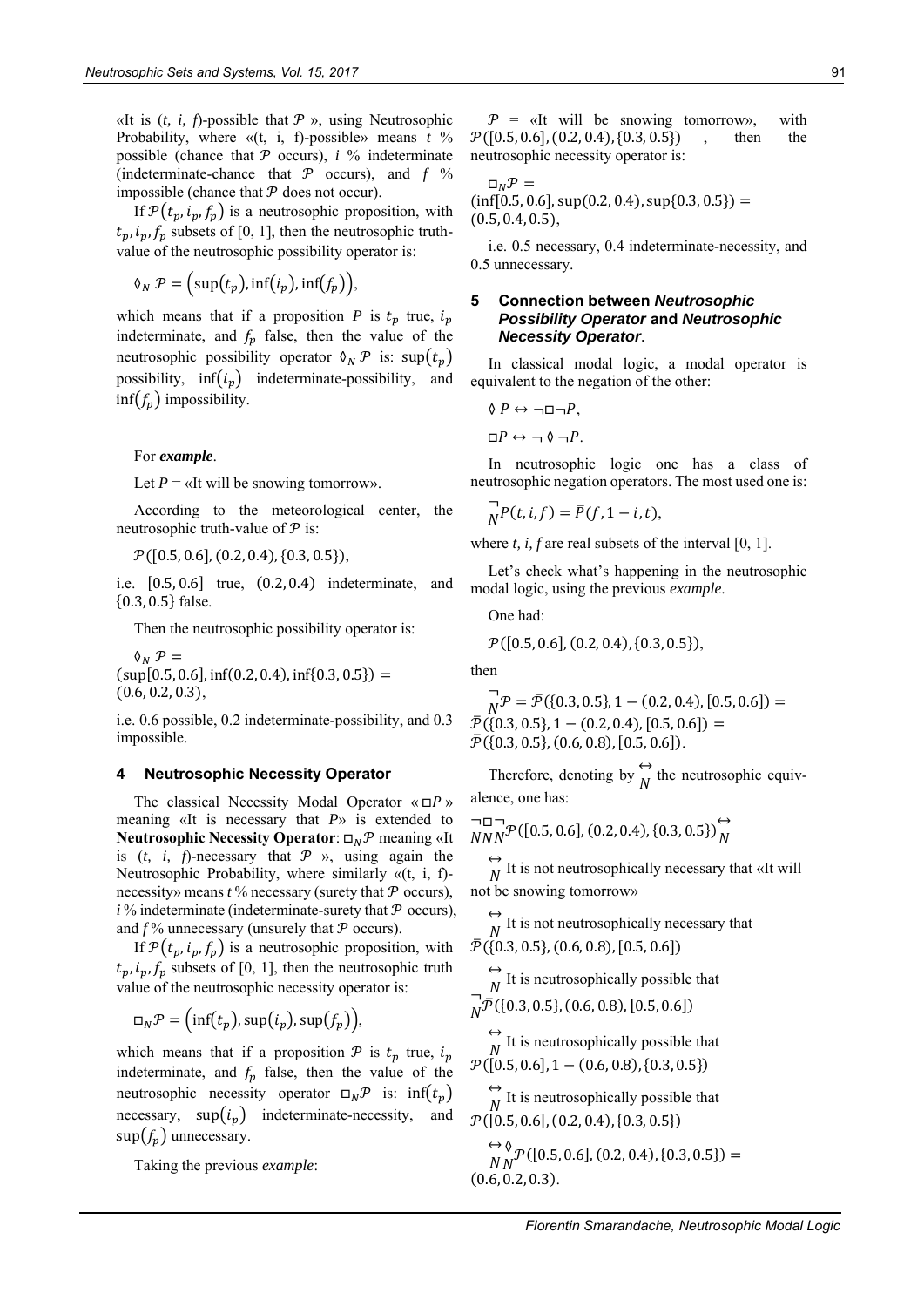Let's check the second neutrosophic equivalence.

¬  $\boldsymbol{N}$ ◊  $\boldsymbol{N}$ ¬  $N^{\mathcal{P}}([0.5, 0.6], (0.2, 0.4), \{0.3, 0.5\})$  $\boldsymbol{N}$ 

 $\leftrightarrow$ It is not neutrosophically possible that «It will  $N$ not be snowing tomorrow»

 $\leftrightarrow$ It is not neutrosophically possible that  $\overline{\mathcal{P}}({0.3, 0.5}, {0.6, 0.8}, [0.5, 0.6])$ 

 $\leftrightarrow$  $\overrightarrow{N}$  It is neutrosophically necessary that ¬  $\overline{N}$  $\overline{P}$ ({0.3, 0.5}, (0.6, 0.8), [0.5, 0.6])

 $\leftrightarrow$  $\overrightarrow{N}$  It is neutrosophically necessary that  $\mathcal{P}([0.5, 0.6], 1 - (0.6, 0.8), \{0.3, 0.5\})$ 

 $\leftrightarrow$  $\overrightarrow{N}$  It is neutrosophically necessary that  $\mathcal{P}([0.5, 0.6], (0.2, 0.4), (0.3, 0.5))$ 

 $\leftrightarrow$  $\boldsymbol{N}$ □  $\mathcal{P}\left([0.5, 0.6], (0.2, 0.4), \{0.3, 0.5\}\right) =$  $(0.6, 0.2, 0.3)$ .

#### **6 Neutrosophic Modal Equivalences**

**Neutrosophic Modal Equivalences** hold within a certain accuracy, depending on the definitions of neutrosophic possibility operator and neutrosophic necessity operator, as well as on the definition of the neutrosophic negation – employed by the experts depending on each application. Under these conditions, one may have the following neutrosophic modal equivalences:

$$
\delta_N \mathcal{P}(t_p, i_p, f_p) \bigwedge_{NNNN}^{N} \mathcal{P}(t_p, i_p, f_p)
$$
  

$$
\Box_N \mathcal{P}(t_p, i_p, f_p) \bigwedge_{NNNN}^{N} \mathcal{P}(t_p, i_p, f_p)
$$

For example, other definitions for the **neutrosophic modal operators** may be:

$$
\delta_N \mathcal{P}(t_p, i_p, f_p) = \Big(\sup(t_p), \sup(i_p), \inf(f_p)\Big), \text{ or }
$$

$$
\delta_N \mathcal{P}(t_p, i_p, f_p) = \left(\sup(t_p), \frac{i_p}{2}, \inf(f_p)\right) \quad \text{etc.,}
$$

 $\overline{M}$ 

$$
\Box_N \mathcal{P}(t_p, i_p, f_p) = \Big(\inf(t_p), \inf(i_p), \sup(f_p)\Big), \text{ or }
$$

 $\Box_N \mathcal{P}(t_p, i_p, f_p) = \bigl( \inf(t_p), 2i_p \cap [0,1], \sup(t_p) \bigr)$ etc.

#### **7 Neutrosophic Truth Threshold**

In neutrosophic logic, first we have to introduce a **neutrosophic truth threshold**,  $TH = \langle T_{th}, I_{th}, F_{th} \rangle$ , where  $T_{th}$ ,  $I_{th}$ ,  $F_{th}$  are subsets of [0, 1]. We use uppercase letters (T, I, F) in order to distinguish the neutrosophic components of the threshold from those of a proposition in general.

We can say that the proposition  $\mathcal{P}(t_p, i_p, f_p)$  is **neutrosophically true** if:

$$
\inf(t_p) \ge \inf(T_{th}) \text{ and } \sup(t_p) \ge \sup(T_{th});
$$
  

$$
\inf(i_p) \le \inf(I_{th}) \text{ and } \sup(t_p) \le \sup(I_{th});
$$
  

$$
\inf(f_p) \le \inf(F_{th}) \text{ and } \sup(f_p) \le \sup(F_{th}).
$$

For the particular case when all  $T_{th}$ ,  $I_{th}$ ,  $F_{th}$  and  $t_p, i_p, f_p$  are single-valued numbers from the interval  $[0, 1]$ , then one has:

The proposition  $\mathcal{P}(t_p, i_p, f_p)$  is **neutrosophically true** if:

$$
t_p \geq T_{th};
$$
  

$$
i_p \leq I_{th};
$$
  

$$
f_p \leq F_{th}.
$$

The neutrosophic truth threshold is established by experts in accordance to each applications.

## **8 Neutrosophic Semantics**

**Neutrosophic Semantics of the Neutrosophic Modal Logic** is formed by a **neutrosophic frame**  $G_N$ , which is a non-empty neutrosophic set, whose elements are called **possible neutrosophic worlds**, and a **neutrosophic binary relation**  $\mathcal{R}_N$ , called **neutrosophic accesibility relation**, between the possible neutrosophic worlds. By notation, one has:

$$
\langle G_N, \mathcal{R}_N \rangle.
$$

A neutrosophic world  $w'_{N}$  that is neutrosophically accessible from the neutrosophic world  $w_N$  is symbolized as:

$$
w_N \mathcal{R}_N w'_N.
$$

In a **neutrosophic model** each neutrosophic proposition  $P$  has a **neutrosophic truth-value**  $(t_{w_N}, i_{w_N}, f_{w_N})$  respectively to each neutrosophic world  $w_N \in G_N$ , where  $t_{w_N}, t_{w_N}, f_{w_N}$  are subsets of [0, 1].

A **neutrosophic actual world** can be similarly noted as in classical modal logic as  $w_N$  \*.

#### **Formalization.**

Let  $S_N$  be a set of neutrosophic propositional variables.

## **9 Neutrosophic Formulas**

1) Every neutrosophic propositional variable  $P \in S_N$  is a neutrosophic formula.

2) If *A*, *B* are neutrosophic formulas, then  $\overrightarrow{M}$  $N^{A}$  $A_{\nu}^{\Lambda}$  $\bigwedge^{\Lambda} B$ ,  $A^{\vee}_{N}$  $\bigwedge^V B$ ,  $A$ <sub>N</sub>  $\overrightarrow{N}B$ ,  $A_N^{\leftrightarrow}$  $\overleftrightarrow{N}$ B, and  $\overrightarrow{N}$ A,  $\overrightarrow{N}$  $\overrightarrow{N}$ <sup>A</sup>, are also meutrosophic formulas, where  $\overline{N}$  $\overline{N}$ ,  $\overline{N}$  $\overline{N}$ ,  $\overline{N}$  $\begin{array}{c} \vee \rightarrow \\ N \cdot N \end{array}$  $\rightarrow$   $\leftrightarrow$ <br> $N$ ' N  $\overleftrightarrow{N}$ , and  $\overrightarrow{N}$ ,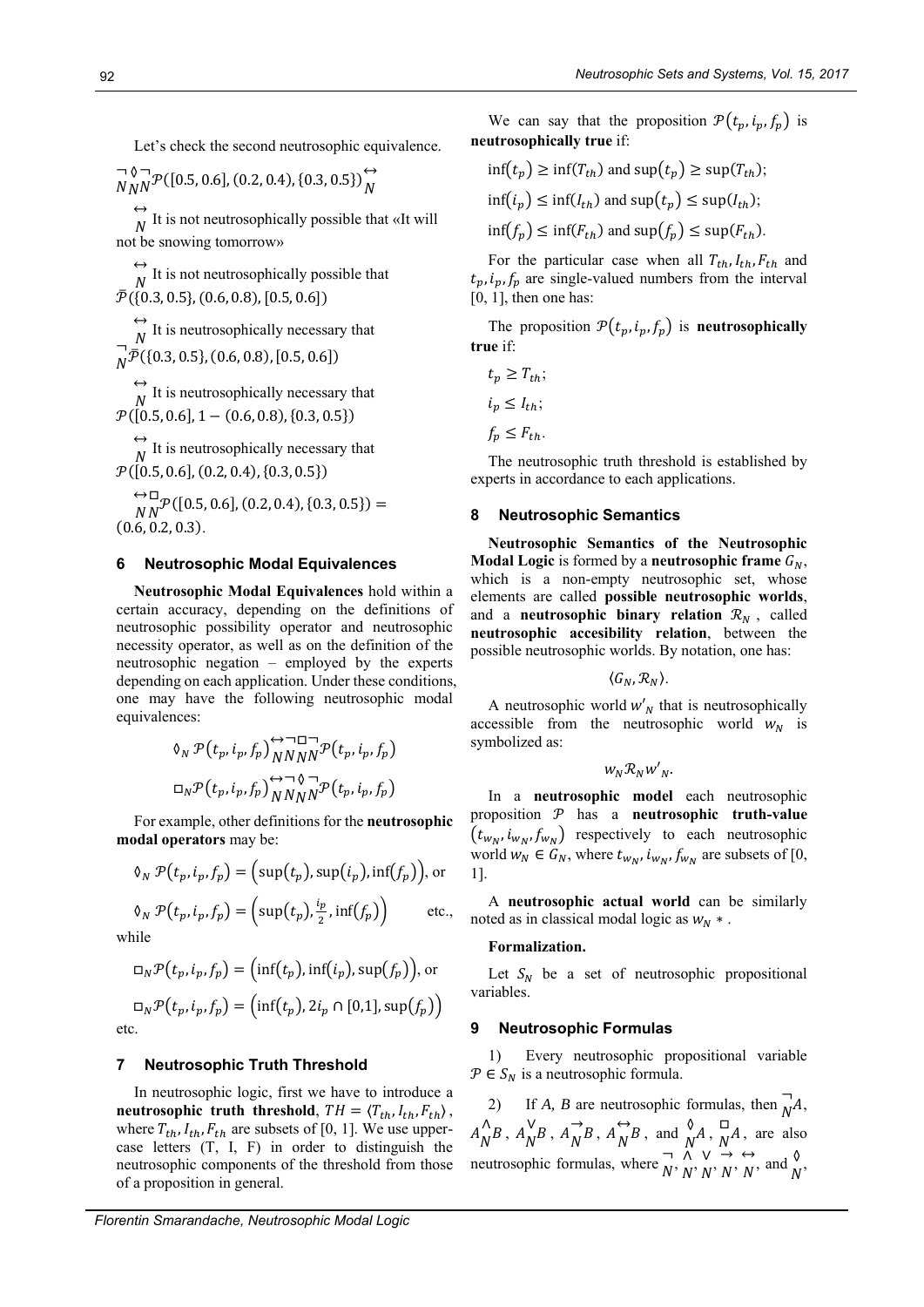□  $\overline{N}$  represent the neutrosophic negation, neutrosophic intersection, neutrosophic union, neutrosophic implication, neutrosophic equivalence, and neutrosophic possibility operator, neutrosophic necessity operator respectively.

#### **10 Accesibility Relation in a Neutrosophic Theory**

Let  $G_N$  be a set of neutrosophic worlds  $w_N$  such that each  $w_N$  chracterizes the propositions (formulas) of a given neutrosophic theory  $\tau$ .

We say that the neutrosophic world  $w'_{N}$  is accesible from the neutrosophic world  $w_N$ , and we write:  $w_N \mathcal{R}_N w'_N$  or  $\mathcal{R}_N(w_N, w'_N)$ , if for any proposition (formula)  $\mathcal{P} \in W_N$ , meaning the neutrosophic truthvalue of  $P$  with respect to  $w_N$  is

$$
\mathcal{P}(t_p^{w_N}, i_p^{w_N}, f_p^{w_N}),
$$

one has the neutrophic truth-value of  $P$  with respect to  $w'_N$ 

$$
\mathcal{P}\big(t_p^{w\prime_N},\dot{t}_p^{w\prime_N},f_p^{w\prime_N}\big),
$$

where

 $\inf(t_p^{w\nu}) \geq \inf(t_p^w)$  $\binom{w_N}{p}$  and  $\sup(t_p^{w/n}) \geq$  $\sup(t_p^{w_N});$ 

$$
\inf(i_p^{w \prime_N}) \le \inf(i_p^{w \prime_N}) \text{ and } \sup(i_p^{w \prime_N}) \le \sup(i_p^{w \prime_N});
$$

 $\inf(f_p^{w\nu}) \leq \inf(f_p^{\nu})$  $\binom{w_N}{p}$  and  $\sup(f_p^{w_N}) \leq$  $\sup\!\left(\smash{f^{w_N}_p}\right)$ 

(in the general case when  $t_p^{w_N}, i_p^{w_N}, f_p^{w_N}$  and  $t_p^{w'}$ ,  $i_p^{w'}$ ,  $f_p^{w'}$  are subsets of the interval [0, 1]).

But in the instant of  $t_p^{w_N}, i_p^{w_N}, f_p^{w_N}$  and  $t_p^{w/n}$ ,  $i_p^{w/n}$ ,  $f_p^{w/n}$  as single-values in [0, 1], the above inequalities become:

$$
t_p^{w\nu_N} \ge t_p^{w\nu},
$$
  
\n
$$
i_p^{w\nu_N} \le i_p^{w\nu},
$$
  
\n
$$
f_p^{w\nu_N} \le f_p^{w\nu}.
$$

#### **11 Applications**

If the neutrosophic theory  $\tau$  is the Neutrosophic Mereology, or Neutrosophic Gnosisology, or Neutrosophic Epistemology etc., the neutrosophic accesibility relation is defined as above.

#### **12 Neutrosophic n-ary Accesibility Relation**

We can also extend the classical **binary** accesibility relation ℛ to a **neutrosophic n-ary accesibility relation**

 $\mathcal{R}_N^{(n)}$ , for *n* integer  $\geq 2$ .

Instead of the classical  $R(w, w')$ , which means that the world  $w'$  is accesible from the world  $w$ , we generalize it to:

$$
\mathcal{R}_N^{(n)}\big(w_{1_N},w_{2_N},\ldots,w_{n_N};w'_N\big),
$$

which means that the neutrosophic world  $w'_N$  is accesible from the neutrosophic worlds  $w_{1_N}, w_{2_N}, \dots, w_{n_N}$  all together.

#### **13 Neutrosophic Kripke Frame**

 $k_N = \langle G_N, R_N \rangle$  is a neutrosophic Kripke frame, since:

 $i. G_N$  is an arbitrary non-empty neutrosophic set of **neutrosophic worlds**, or **neutrosophic states**, or **neutrosophic situations**.

ii.  $R_N \subseteq G_N \times G_N$  is a **neutrosophic** accesibility **relation** of the neutrosophic Kripke frame. Actually, one has a degree of accesibility, degree of indeterminacy, and a degree of non-accesibility.

#### **14 Neutrosophic (t, i, f)-Assignement**

The Neutrosophic (t, i, f)-Assignement is a neutrosophic mapping

$$
v_N: S_N \times G_N \to [0,1] \times [0,1] \times [0,1]
$$

where, for any neutrosophic proposition  $P \in S_N$  and for any neutrosophic world  $w_N$ , one defines:

$$
v_N(P, w_N) = (t_p^{w_N}, t_p^{w_N}, f_p^{w_N}) \in [0,1] \times [0,1] \times [0,1]
$$

which is the neutrosophical logical truth value of the neutrosophic proposition  $P$  in the neutrosophic world  $W_N$ .

#### **15 Neutrosophic Deducibility**

We say that the neutrosophic formula  $\mathcal P$  is neutrosophically deducible from the neutrosophic Kripke frame  $k_N$ , the neutrosophic  $(t, i, f)$  – assignment  $v_N$ , and the neutrosophic world  $w_N$ , and we write as:

$$
k_N, v_N, w_N \underset{N}{\vDash} \mathcal{P}.
$$

Let's make the notation:

$$
\alpha_N(\mathcal{P};\; k_N,v_N,w_N)
$$

that denotes the neutrosophic logical value that the formula  $P$  takes with respect to the neutrosophic Kripke frame  $k_N$ , the neutrosophic  $(t, i, f)$ -assignement  $v_N$ , and the neutrosphic world  $w_N$ .

We define  $\alpha_N$  by neutrosophic induction:

1. 
$$
\alpha_N(\mathcal{P}; k_N, v_N, w_N) \stackrel{\text{def}}{=} v_N(\mathcal{P}, w_N) \text{ if } \mathcal{P} \in S_N \text{ and }
$$
  
 $w_N \in G_N.$ 

2. 
$$
\alpha_N \left( \overline{N} \mathcal{P}; k_N, v_N, w_N \right) \stackrel{def}{=} \overline{N} [\alpha_N(\mathcal{P}; k_N, v_N, w_N)].
$$
  
3. 
$$
\alpha_N \left( \mathcal{P}_N^{\Lambda} Q; k_N, v_N, w_N \right) \stackrel{def}{=} [\alpha_N(\mathcal{P}; k_N, v_N, w_N)]_N^{\Lambda} [\alpha_N(Q; k_N, v_N, w_N)]
$$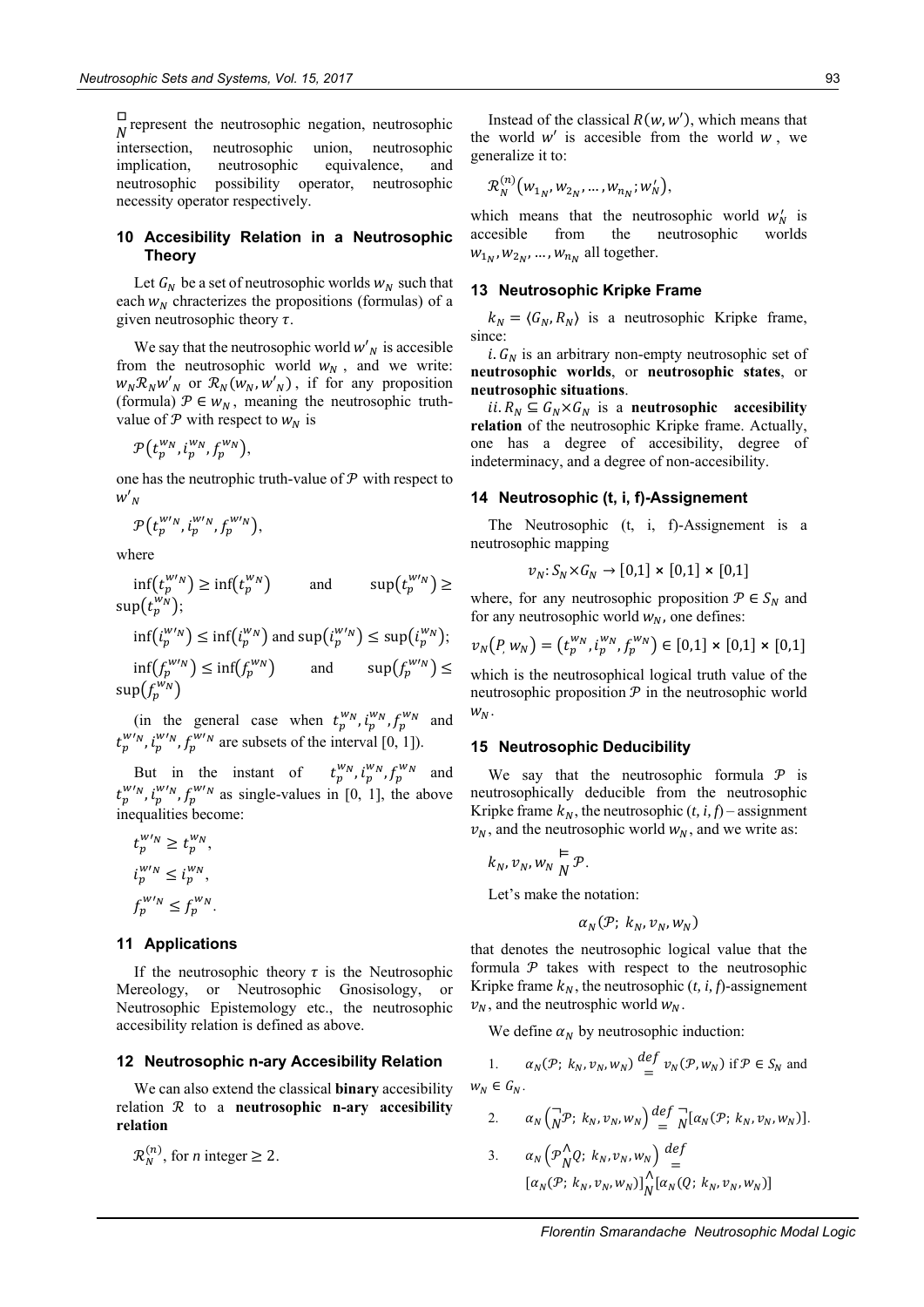- 4.  $\alpha_N \left( \mathcal{P}_N^{\vee} \right)$  $\bigvee_N^V Q; k_N, v_N, w_N \bigg) \stackrel{def}{=}$ =  $[\alpha_N(\mathcal{P}; k_N, v_N, w_N)]_{N}^{\vee}$  $\big[ \alpha_N(Q; \, k_N, v_N, w_N) \big]$
- 5.  $\alpha_N \left( \mathcal{P}_N^{\rightarrow} \right)$  $\overrightarrow{N}Q$ ;  $k_N, v_N, w_N$ )  $\overrightarrow{def}$ =  $[\alpha_N(\mathcal{P}; k_N, v_N, w_N)]_N^{\rightarrow}$  $\int_{N} [\alpha_{N}(Q; k_{N}, v_{N}, w_{N})]$

6. 
$$
\alpha_N \begin{pmatrix} \delta & p; k_N, v_N, w_N \end{pmatrix} \stackrel{\text{def}}{=} \langle \text{sup}, \text{inf} \{ \text{inf} \} \langle \text{sup}, \text{inf} \{ \text{inf} \} \langle \text{sup}, \text{inf} \{ \text{inf} \} \langle \text{sup}, v_N, v_N, w_N \rangle, w' \in G_N \text{ and } w_N R_N w_N' \}.
$$

7. 
$$
\alpha_N \left( \mathcal{P}; k_N, v_N, w_N \right) \stackrel{\text{def}}{=} \langle \text{inf}, \text{sup}, \text{sup} \rangle \{ \alpha_N(\mathcal{P}; k_N, v_N, w'_N), w'_N \in G_N \text{ and } w_N R_N w'_N \}.
$$

8.  $\stackrel{\leftarrow}{N}$  if and only if  $w_N \neq \mathcal{P}$  (a formula  $\mathcal{P}$  is neutrosophically deducible if and only if  $P$  is neutrosophically deducible in the actual neutrosophic world).

We should remark that  $\alpha_N$  has a degree of truth  $(t_{\alpha_N})$ , a degree of indeterminacy  $(i_{\alpha_N})$ , and a degree of falsehood  $(f_{\alpha_N})$ , which are in the general case subsets of the interval [0, 1].

Applying  $\langle \text{sup, inf, inf} \rangle$  to  $\alpha_N$  is equivalent to calculating:

$$
\langle \mathrm{sup}(t_{\alpha_N}), \mathrm{inf}(i_{\alpha_N}), \mathrm{inf}(f_{\alpha_N}) \rangle,
$$

and similarly

 $\langle \inf, \sup, \sup \rangle \alpha_N =$  $\langle \inf(t_{\alpha_N}), \sup(t_{\alpha_N}), \sup(f_{\alpha_N}) \rangle$ .

## **16 Refined Neutrosophic Modal Single-Valued Logic**

Using neutrosophic (*t, i, f*) - thresholds, we refine for the first time the neutrosophic modal logic as:

## *a) Refined Neutrosophic Possibility Operator.*

 $\mathbf{0}_1$  $N^{V_1}P_{(t,i,f)} = \alpha I$ t is very little possible (degree of possibility  $t_1$ ) that  $\mathcal{P}_2$ , corresponding to the threshold  $(t_1, i_1, f_1)$ , i.e.  $0 \le t \le t_1$ ,  $i \ge i_1$ ,  $f \ge f_1$ , for  $t_1$  a very little number in [0, 1];

 $\mathsf{0}_2$  $N^2 \mathcal{P}_{(t,i,f)} =$  «It is little possible (degree of possibility  $t_2$ ) that  $\mathcal{P}_2$ , corresponding to the threshold  $(t_2, i_2, f_2)$ , i.e.  $t_1 < t \le t_2$ ,  $i \ge i_2 > i_1$ ,  $f \ge f_2 > f_1$ ;

… … …

and so on;

 $\mathcal{O}_m$  $\mathcal{L}_{N}^{m} \mathcal{P}_{(t,i,f)} = \mathcal{L}_{N}$  is possible (with a degree of possibility  $t_m$ ) that  $\mathcal{P}_v$ , corresponding to the threshold  $(t_m, i_m, f_m)$ , i.e.  $t_{m-1} < t \le t_m$ ,  $i \ge i_m > i_{m-1}$ ,  $f \ge$  $f_m > f_{m-1}.$ 

## *b) Refined Neutrosophic Necessity Operator.*

 $\Box_1$  $N^{\text{H}}(t,i,f) = \alpha \text{I}$  is a small necessity (degree of necessity  $t_{m+1}$ ) that  $P \rightarrow$ , i.e.  $t_m < t \leq t_{m+1}$ ,  $i \geq$  $i_{m+1} \geq i_m, f \geq f_{m+1} > f_m;$ 

 $\square_2$  $N^{22}P_{(t,i,f)}$  = «It is a little bigger necessity (degree of necessity  $t_{m+2}$ ) that  $\mathcal{P}$ », i.e.  $t_{m+1} < t \leq t_{m+2}$ ,  $i \geq$  $i_{m+2} > i_{m+1}, f \ge f_{m+2} > f_{m+1};$ 

… … …

and so on;

 $\square_k$  $N^{\mu}$  $N^{\mu}$  $p$ <sub>(*t,i,f*) = «It is a very high necessity (degree of</sub> necessity  $t_{m+k}$ ) that  $\mathcal{P}_v$ , i.e.  $t_{m+k-1} < t \leq t_{m+k} = 1$ ,  $i \geq i_{m+k} > i_{m+k-1}, f \geq f_{m+k} > f_{m+k-1}.$ 

## **17 Application of the Neutrosophic Threshold**

We have introduced the term of (*t, i, f*)-physical law, meaning that a physical law has a degree of truth (*t*), a degree of indeterminacy (*i*), and a degree of falsehood (*f*). A physical law is 100% true, 0% indeterminate, and 0% false in perfect (ideal) conditions only, maybe in laboratory.

But our actual world  $(w_N^*)$  is not perfect and not steady, but continously changing, varying, fluctuating.

For example, there are physicists that have proved a universal constant (*c*) is not quite universal (i.e. there are special conditions where it does not apply, or its value varies between  $(c - \varepsilon, c + \varepsilon)$ , for  $\varepsilon > 0$  that can be a tiny or even a bigger number).

Thus, we can say that a proposition  $P$  is **neutrosophically nomological necessary,** if  $P$  is neutrosophically true at all possible neutrosophic worlds that obey the (*t, i, f*)-physical laws of the actual neutrosophic world  $w_N$  \*.

In other words, at each possible neutrosophic world  $w_N$ , neutrosophically accesible from  $w_N$  \*, one has:

$$
\mathcal{P}(t_p^{w_N}, i_p^{w_N}, f_p^{w_N}) \ge TH(T_{th}, I_{th}, F_{th}),
$$
  
i.e.  $t_p^{w_N} \ge T_{th}, i_p^{w_N} \le I_{th}, \text{ and } f_p^{w_N} \ge F_{th}.$ 

## **18 Neutrosophic Mereology**

**Neutrosophic Mereology** means the theory of the neutrosophic relations among the parts of a whole, and the neutrosophic relations between the parts and the whole.

A neutrosophic relation between two parts, and similarly a neutrosophic relation between a part and the whole, has a degree of connectibility (*t*), a degree of indeterminacy (*i*), and a degree of disconnectibility (*f*).

## **19 Neutrosophic Mereological Threshold**

**Neutrosophic Mereological Threshold** is defined as:

$$
TH_M = (\min(t_M), \max(t_M), \max(f_M))
$$

where  $t_M$  is the set of all degrees of connectibility between the parts, and between the parts and the whole;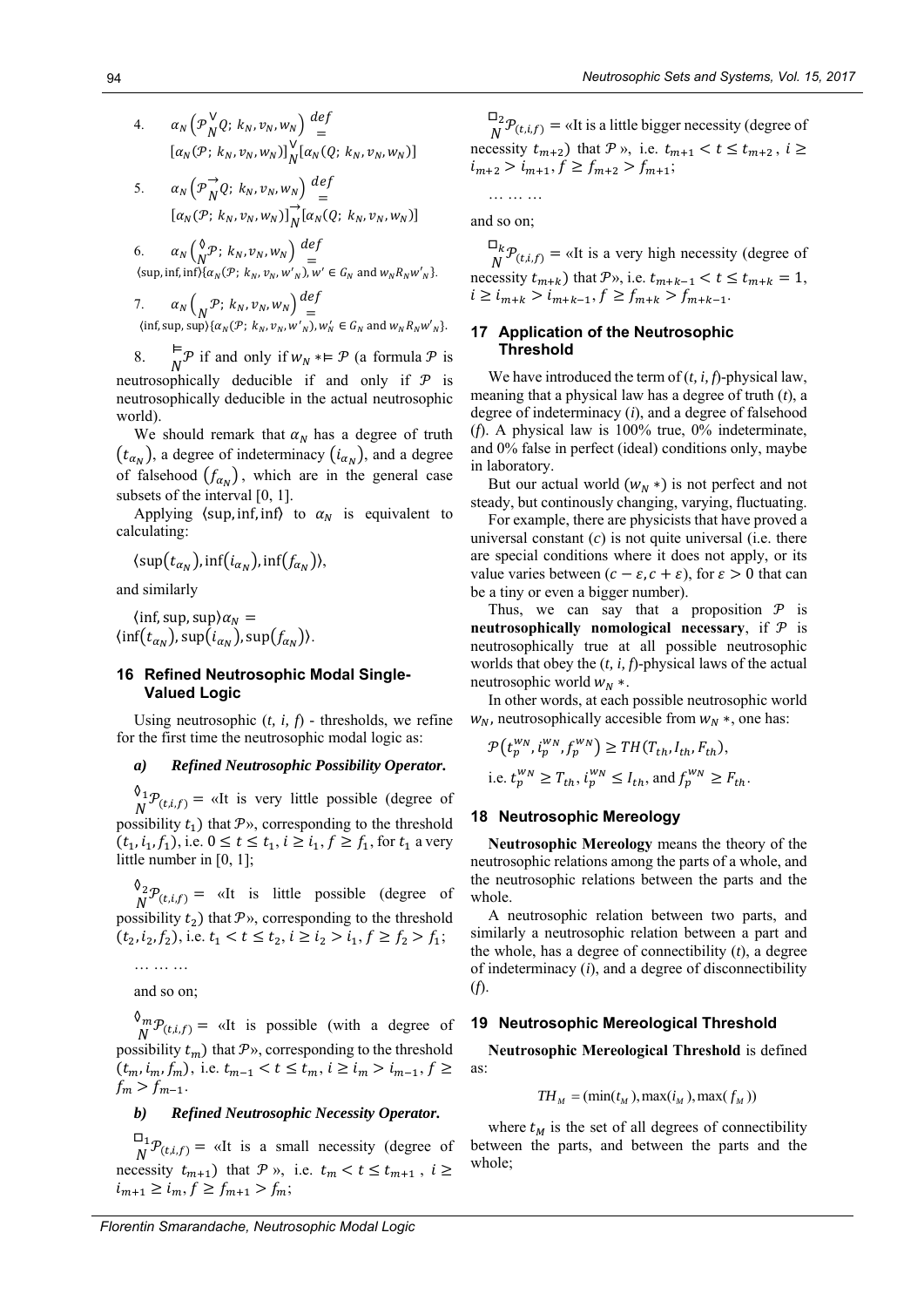$i_M$  is the set of all degrees of indeterminacy between the parts, and between the parts and the whole;

 $f<sub>M</sub>$  is the set of all degrees of disconnectibility between the parts, and between the parts and the whole.

We have considered all degrees as single-valued numbers.

## **20 Neutrosophic Gnosisology**

**Neutrosophic Gnosisology** is the theory of (*t, i, f*) knowledge, because in many cases we are not able to completely (100%) find whole knowledge, but only a part of it (*t* %), another part remaining unknown (*f* %), and a third part indeterminate (unclear, vague, contradictory) (*i* %), where *t, i, f* are subsets of the interval [0, 1].

## **21 Neutrosophic Gnosisological Threshold**

**Neutrosophic Gnosisological Threshold** is defined, similarly, as:

 $TH_G = (\min(t_G), \max(t_G), \max(f_G))$ ,

where  $t_G$  is the set of all degrees of knowledge of all theories, ideas, propositions etc.,

 $i<sub>c</sub>$  is the set of all degrees of indeterminate-knowledge of all theories, ideas, propositions etc.,

 $f_c$  is the set of all degrees of non-knowledge of all theories, ideas, propositions etc.

We have considered all degrees as single-valued numbers.

## **22 Neutrosophic Epistemology**

And **Neutrosophic Epistemology**, as part of the Neutrosophic Gnosisology, is the theory of (*t, i, f*) scientific knowledge.

Science is infinite. We know only a small part of it (*t* %), another big part is yet to be discovered (*f* %), and a third part indeterminate (unclear, vague, contradictort) (*i* %).

Of course, *t, i, f* are subsets of [0, 1].

#### **23 Neutrosophic Epistemological Threshold**

It is defined as:

$$
TH_E = (\min(t_E), \max(t_E), \max(f_E))
$$

where  $t_F$  is the set of all degrees of scientific knowledge of all scientific theories, ideas, propositions etc.

 $i_F$  is the set of all degrees of indeterminate scientific knowledge of all scientific theories, ideas, propositions etc.,

 $f_E$  is the set of all degrees of non-scientific knowledge of all scientific theories, ideas, propositions etc.

We have considered all degrees as single-valued numbers.

## **24 Conclusions**

We have introduced for the first time the Neutrosophic Modal Logic and the Refined Neutrosophic Modal Logic.

**Symbolic Neutrosophic Logic** can be connected to the neutrosophic modal logic too, where instead of numbers we may use labels, or instead of quantitative neutrosophic logic we may have a quantitative neutrosophic logic. As an extension, we may introduce **Symbolic Neutrosophic Modal Logic** and **Refined Symbolic Neutrosophic Modal Logic**, where the symbolic neutrosophic modal operators (and the symbolic neutrosophic accessibility relation) have qualitative values (labels) instead on numerical values (subsets of the interval [0, 1]).

Applications of neutrosophic modal logic are to neutrosophic modal metaphysics. Similarly to classical modal logic, there is a plethora of neutrosophic modal logics. Neutrosophic modal logics is governed by a set of neutrosophic axioms and neutrosophic rules. The neutrosophic accessibility relation has various interpretations, depending on the applications. Similarly, the notion of possible neutrosophic worlds has many interpretations, as part of possible neutrosophic semantics.

#### **References**

- [1] Rod Girle, Modal Logics and Philosophy, 2nd ed., McGill-Queen's University Press, 2010.
- [2] P. Hájek, D. Harmancová, A comparative fuzzy modal logic, in Fuzzy Logic in Artificial Intelligence, Lecture Notes in AI 695, 1993, 27-34.
- [3] K. Hur, H. W. Kang and K. C. Lee, Fuzzy equivalence relations and fuzzy partitions, Honam Math. J. 28 (2006) 291-315.
- [4] C. J. Liau, B. I-Pen Lin, Quantitative Modal Logic and Possibilistic Reasoning, 10th European Conference on Artificial Intelligence, 1992, 43-47.
- [5] P.D. Liu, Y.C. Chu, Y.W. Li, Y.B. Chen, Some generalized neutrosophic number Hamacher aggregation operators and their application to Group Decision Making, Int. J. Fuzzy Syst., 2014,16(2): 242- 255.
- [6] P.D. Liu, L.L. Shi, The Generalized Hybrid Weighted Average Operator Based on Interval Neutrosophic Hesitant Set and Its Application to Multiple Attribute Decision Making, Neural Computing and Applications, 2015,26(2): 457-471.
- [7] P.D. Liu, G.L. Tang, Some power generalized aggregation operators based on the interval neutrosophic numbers and their application to decision making, Journal of Intelligent & Fuzzy Systems 30 (2016): 2517–2528.
- [8] P.D. Liu, Y.M. Wang, Interval neutrosophic prioritized OWA operator and its application to multiple attribute decision making, JOURNAL OF SYSTEMS SCIENCE & COMPLEXITY, 2016, 29(3): 681-697.
- [9] P.D. Liu, H.G. Li, Multiple attribute decision making method based on some normal neutrosophic Bonferroni mean operators, Neural Computing and Applications, 2017, 28(1), 179-194.